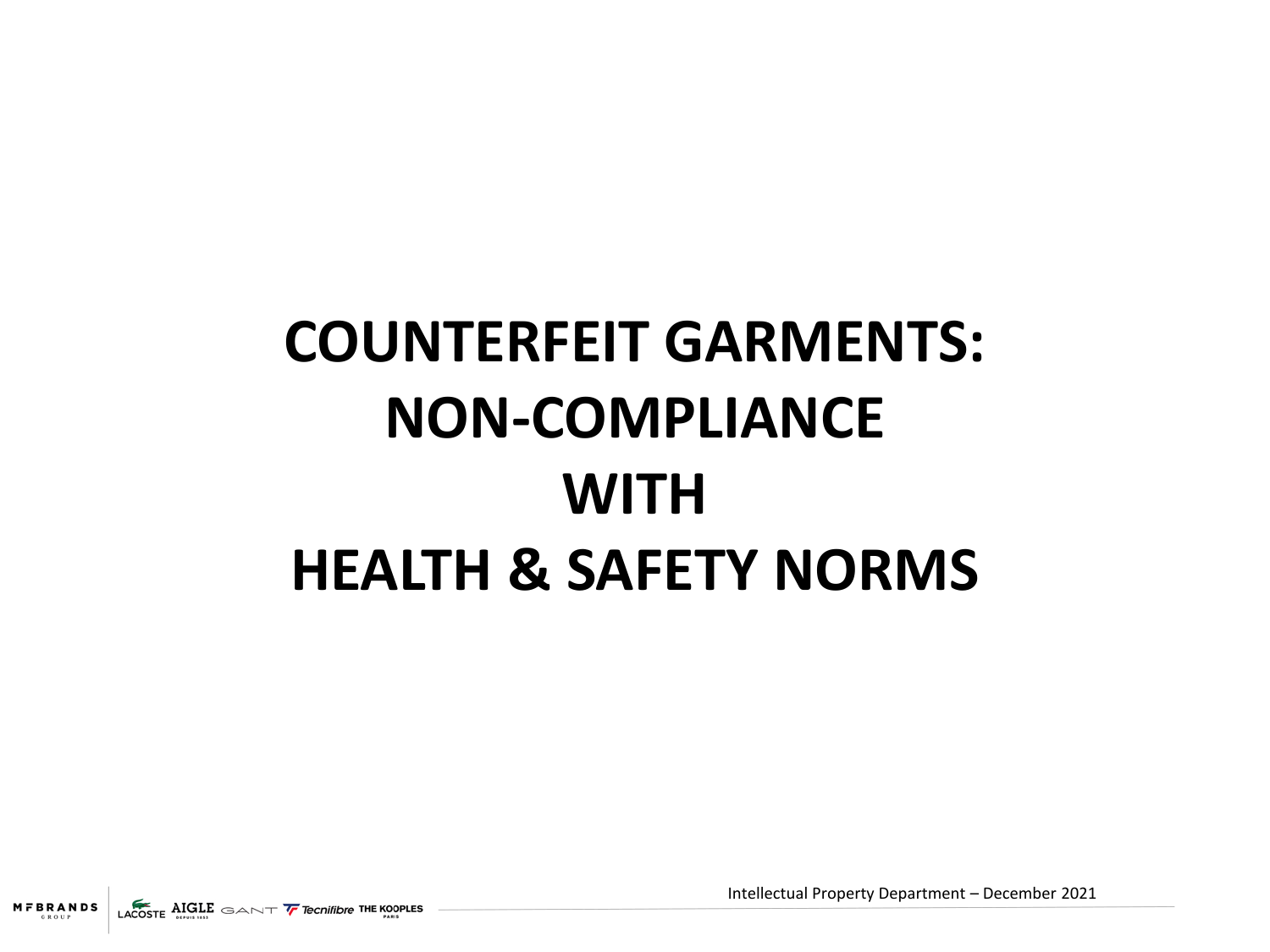#### **GOALS**

- Perform chemical tests to counterfeit garments to assess their compliance with health and safety norms
- Create awareness among consumers that buying counterfeit garments can be detrimental to their health
- $\blacktriangleright$  Communication to legislators and enforcement authorities that fighting counterfeit garments not only protects the social and economic interests of legitimate companies but also protects the **health of consumers and the environment**
- **► Putting pressure on counterfeiters**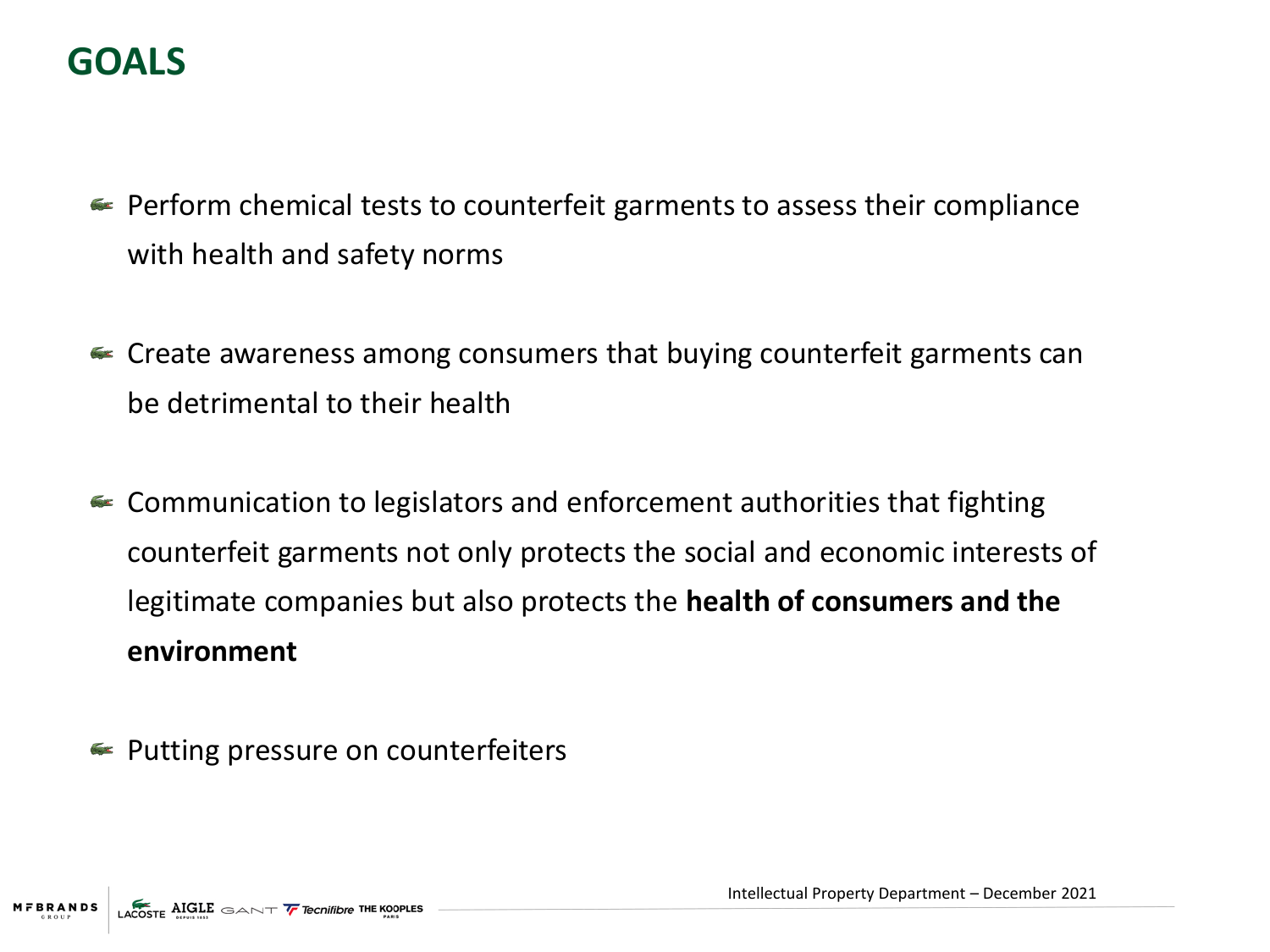### **SUMMARY OF TESTS CONDUCTED IN 2021**

| <b>Tests</b>            | <b>Details</b>                                                        |
|-------------------------|-----------------------------------------------------------------------|
| Counterfeit products    | Brazil, Bulgaria, China, Germany, Ireland, Israel, Malta,             |
| recovered from 18       | Paraguay, Peru, Philippines, Portugal, Romania, Saudi Arabia,         |
| countries               | South Africa, South Korea, Vietnam, UAE, USA                          |
| 7 product types         | 20 polos, 14 T-shirts, 2 jeans, 1 sweater, 1 jacket, 1 shirt, 1 dress |
| 40 counterfeit products | 35 compliant, 5 non-compliant                                         |
| tested                  | = 12,5% of products tested were non-compliant                         |

LACOSTE AIGLE  $\bigcirc$   $\wedge \wedge \top$   $\overline{\mathcal{F}}$  Tecnifibre THE KOOPLES MFBRANDS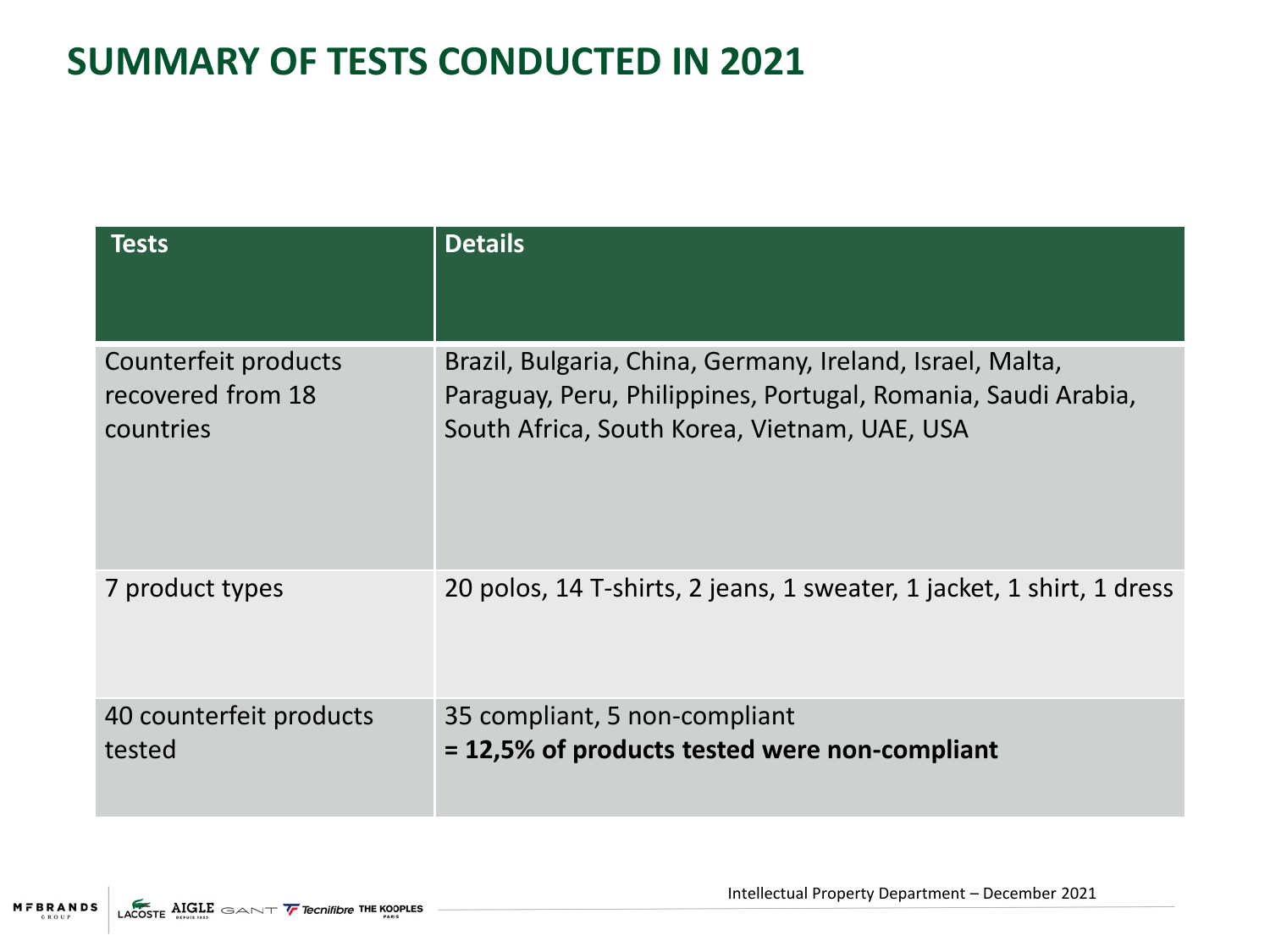#### **COMPONENTS TESTED**

Focus on components allowing to evaluate **toxicologic risk for consumers and the environment.** Norms tested are identical to those applicable to authentic products.

| <b>Phthalates</b> | Adverse health impacts including hormone disruption •<br>Potential bioaccumulation in smaller aquatic animals<br>and reproductive and developmental issues<br>such as fishes and oysters<br>Released to the environment through use or from<br>manufacturing processing facilities (e.g. wastewater)                                     |
|-------------------|------------------------------------------------------------------------------------------------------------------------------------------------------------------------------------------------------------------------------------------------------------------------------------------------------------------------------------------|
| Pah's             | • Above certain exposure levels, may impair human<br>Toxic to aquatic organisms, can cause long-term<br>$\bullet$<br>adverse effects in the aquatic environment<br>fertility or cause harm to unborn children<br>Above certain levels, long-term exposure may cause<br>Inhalation can irritate eyes and the respiratory tract<br>cancers |
| <b>APEO</b>       | • Very persistent and difficultly degradable in nature<br>Hormone disruptive properties<br>Problematic as dispersed into surface waters<br>Toxic to aquatic organisms                                                                                                                                                                    |
| pH                | Should be between 4 and 7,5 (on a scale of 0 to 14)<br>Under 4 and over 10 risk for skin irritation                                                                                                                                                                                                                                      |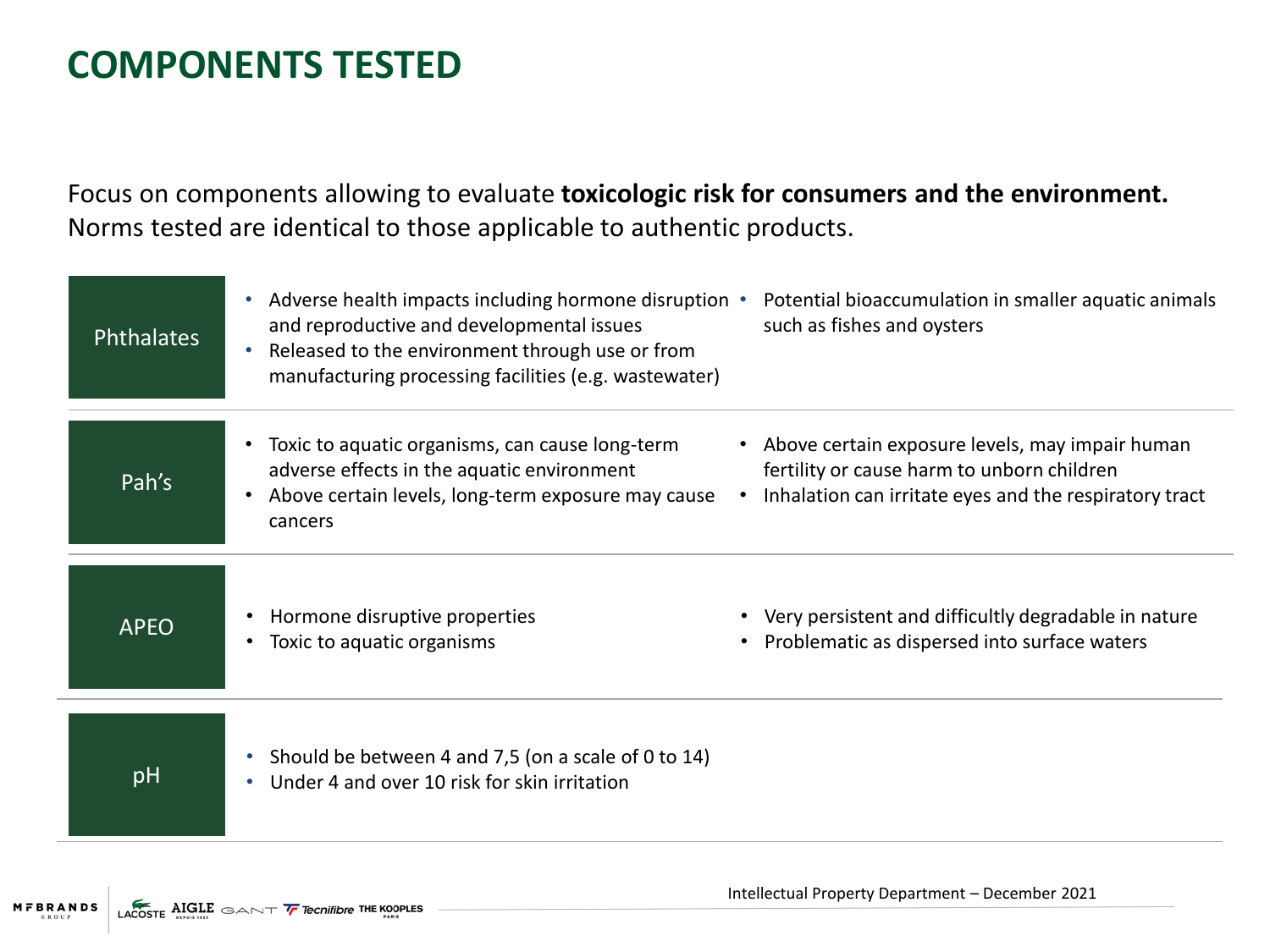#### **NON-COMPLIANT PRODUCTS TESTED IN 2021**

- Non-compliant products bear "made in Peru" and "made in Bangladesh" labels\*
- $\blacktriangleright$  In two products the APEO level was non-compliant (made in Peru label)
- $\blacktriangleright$  In two products the pH level was non-compliant (made in Bangladesh label)
- In one product the Phtalates level was not non-compliant (no "made in" label)



\* Unknown if these claims of origin are correct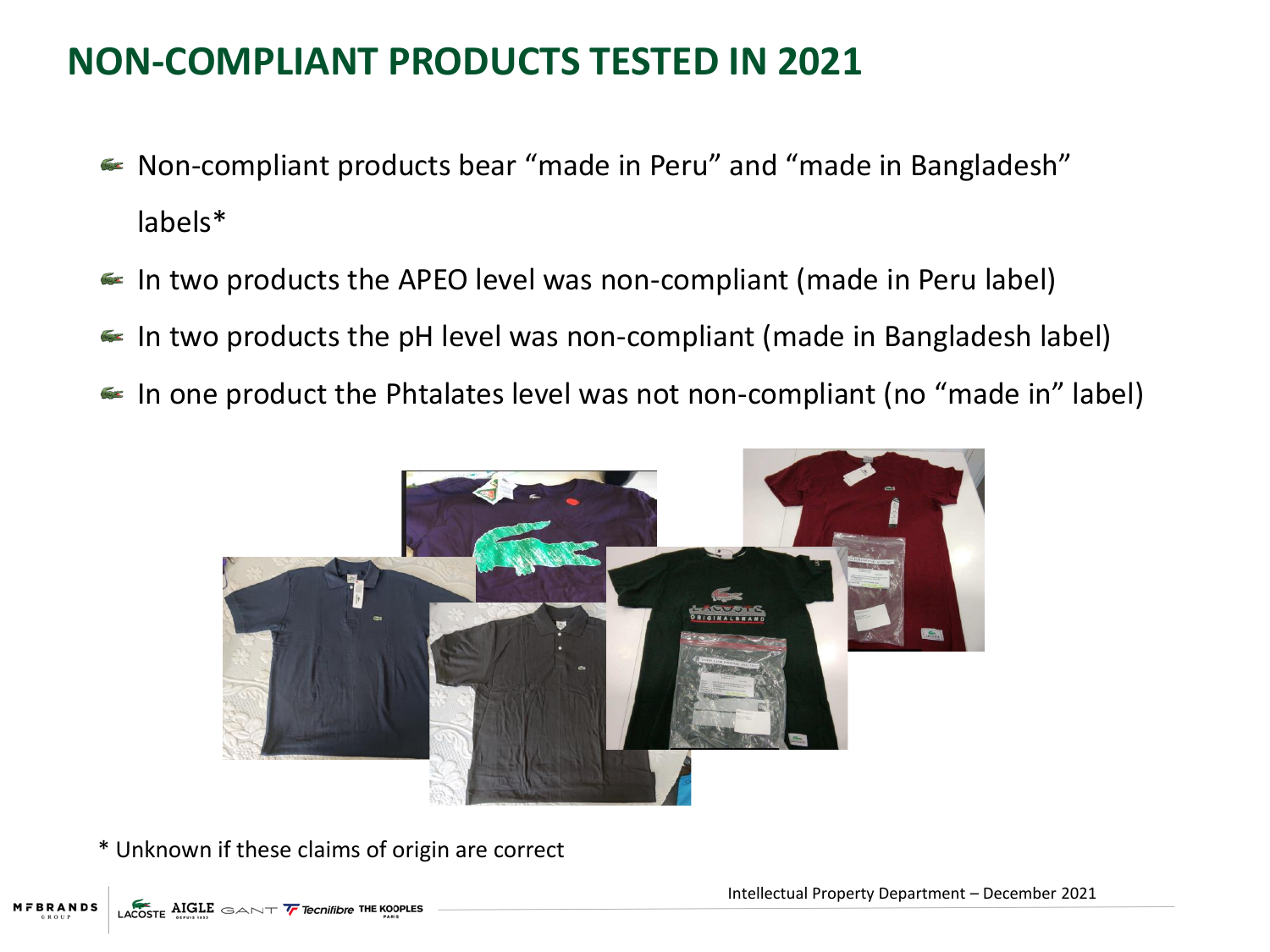#### **DIFFICULTIES FACED**

Testing costs are very high depending on the product composition (800-2000 euros per product tested)

- Products once tested are destroyed and cannot be returned to enforcement authorities or consumers
- In most of the countries, enforcement authorities do not allow right holders to obtain and alter samples of counterfeits seized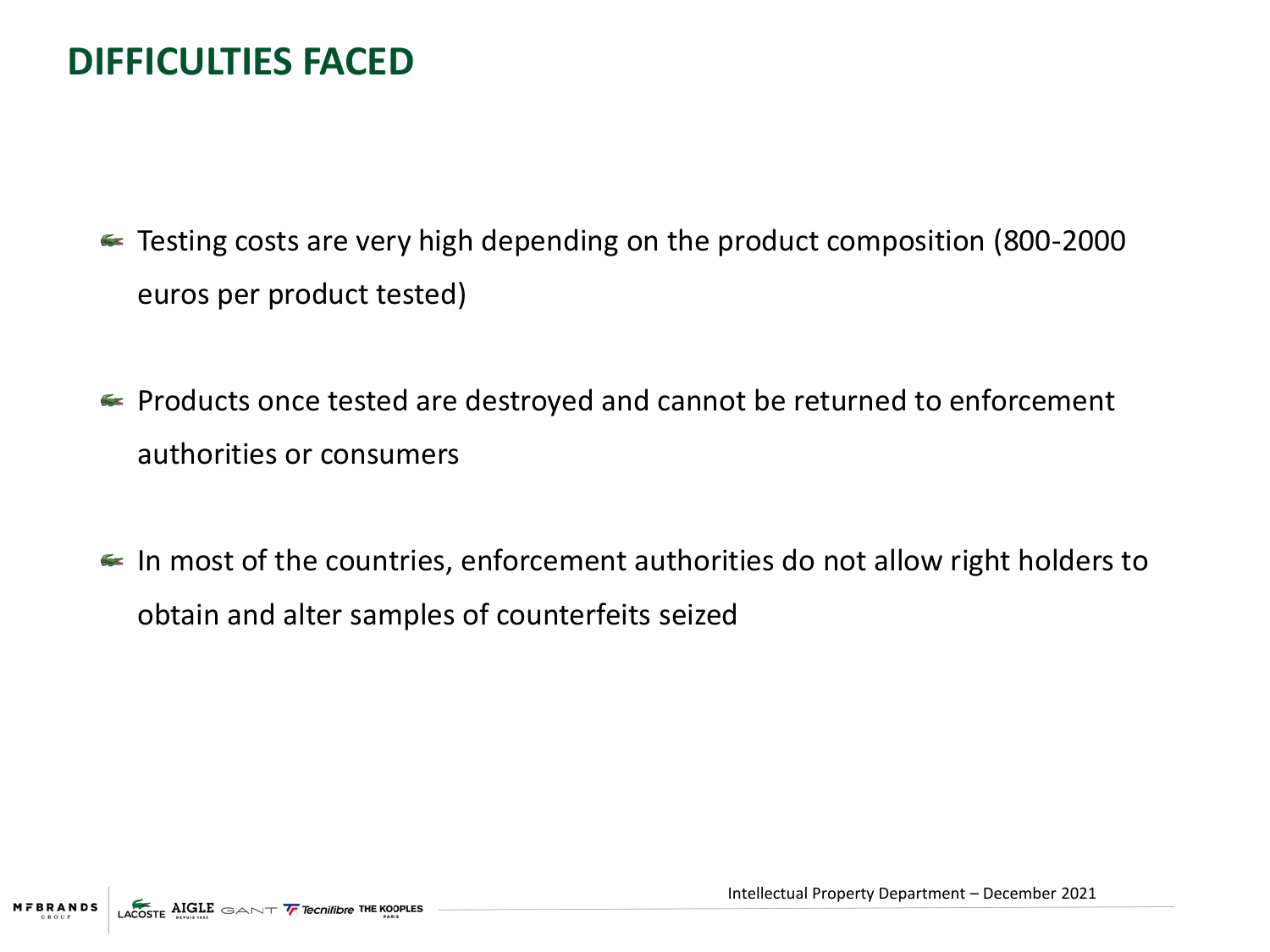#### **ACTION NEEDED**

**Advocacy work from associations defending IP owners is needed** in order to:

- Encourage enforcement authorities to conduct tests on counterfeits seized
- Convince enforcement authorities to make counterfeits available to right owners for testing purposes without the need to return them
- Communicate on the non-compliance and dangerousness of counterfeit **garments** to raise awareness about the risks for human health and the environment
- Make sure that counterfeit garments are considered as important as other counterfeit product categories by legislators and enforcement authorities